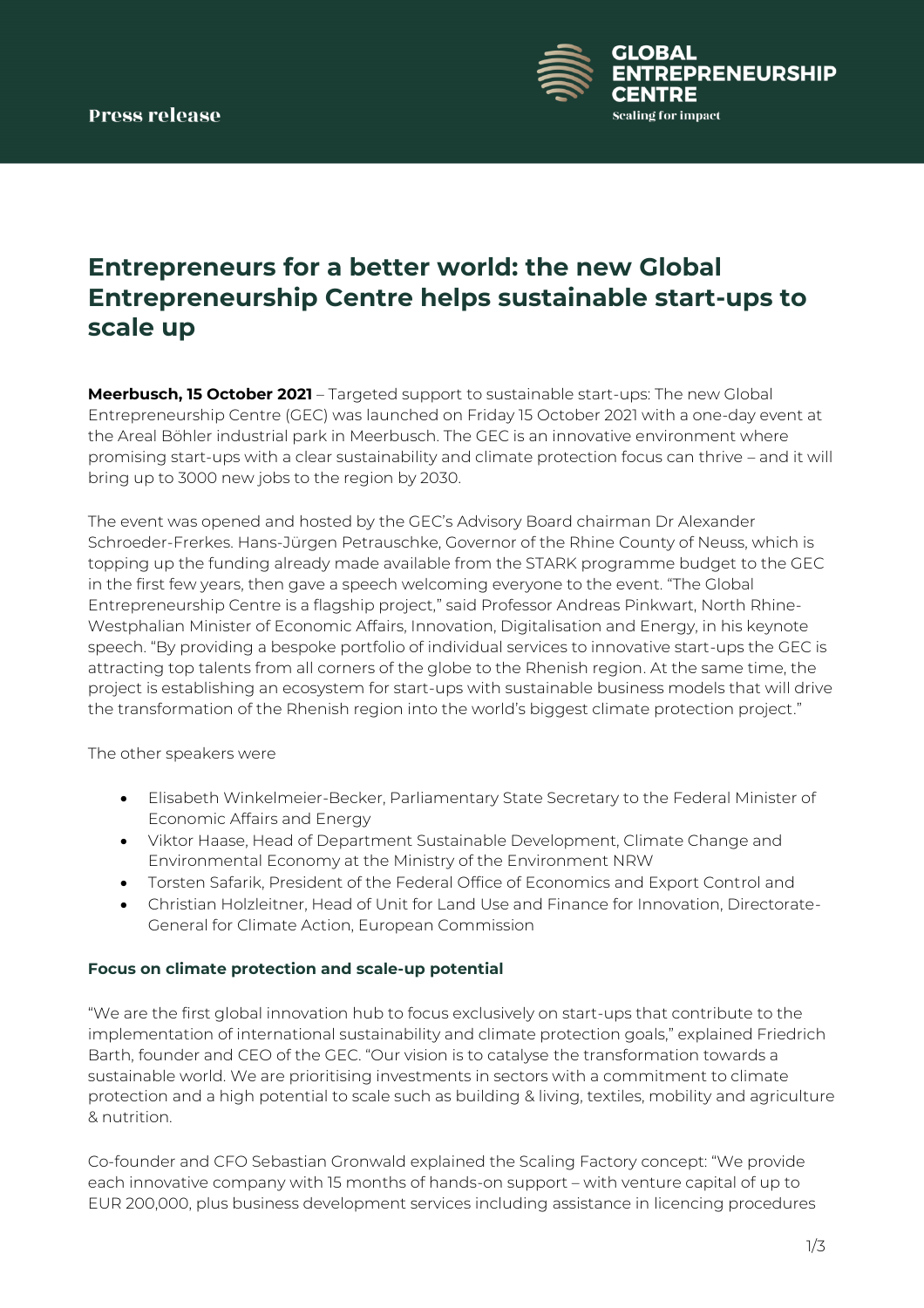

and accommodation sourcing, advice on financing, legal issues, digital strategies and intellectual property, and access to lab space."

# **Bridging the 'Valley of Death'**

A clever business idea isn't automatically a guarantee of success. According to management and strategy consultants McKinsey & Company, only 0.4% to 1.8% of all start-ups reach the Series C investment stage, i.e. become successful businesses, in the European Union. The majority of them end up in the 'Valley of Death'. Even if a start-up's product or technology reaches the proof of concept stage in the relevant market, it may not be able to successfully scale growth or it may migrate to a larger ecosystem such as the USA, where more than three times the number of start-ups make it, due to a lack of capital and support.

### **Innovation ecosystem with benefits for the region**

The GEC's goals in supporting North Rhine-Westphalia's start-up ecosystem are to initially attract two or three innovative companies to the region each year, and to ultimately create up to 3000 new jobs by the end of the decade. "Thanks to the support of the county government's Council for Economic Development and Department of Structural Change, the GEC can develop a unique ecosystem with regional partners," added Barth.

County Administrator Hans-Jürgen Petrauschke shares that optimism: "The Rhine County of Neuss is supporting the GEC's innovation strategy to attract innovative and sustainable start-ups to the Rhenish region and help them to be successful. This project will also build our region's innovation competence, provide secure jobs and make a key contribution to our structural transformation."

In the preparatory phase the GEC was supported by the North Rhine-Westphalian Ministry of Economic Affairs. It has received EUR 9.9 million from the Federal Ministry of Economic Affairs and Energy's STARK programme in addition to funding provided by the Rhine County of Neuss out of the Rhenish region's 'SofortprogrammPlus' budget. In the long term the GEC will be funded by its own resources. The GEC's partners include the international law firm Bird & Bird, Deloitte, the Think Beyond Foundation in Silicon Valley and European Chemistry Partnering.

#### **Panel discussions and a challenge for the textiles industry**

After the official part of the event and the presentation of the GEC by its founders, representatives of business, science and politics took part in panel discussions on the subjects of Scaling for Impact, Financing Sustainable Start-ups and Transforming the Textile Industry.

The main event agenda concluded with the launch of the 'GEC Textile Award'. Endowed with a total of EUR 350,000 in prize money, the award will be presented in January 2022 to entrepreneurs who have developed innovative materials, products, processes, logistics concepts or business models for sustainable textiles. Entries are welcome from both fashion textiles and technical textiles companies. The first prize winner receives EUR 200,000, with EUR 100,000 as